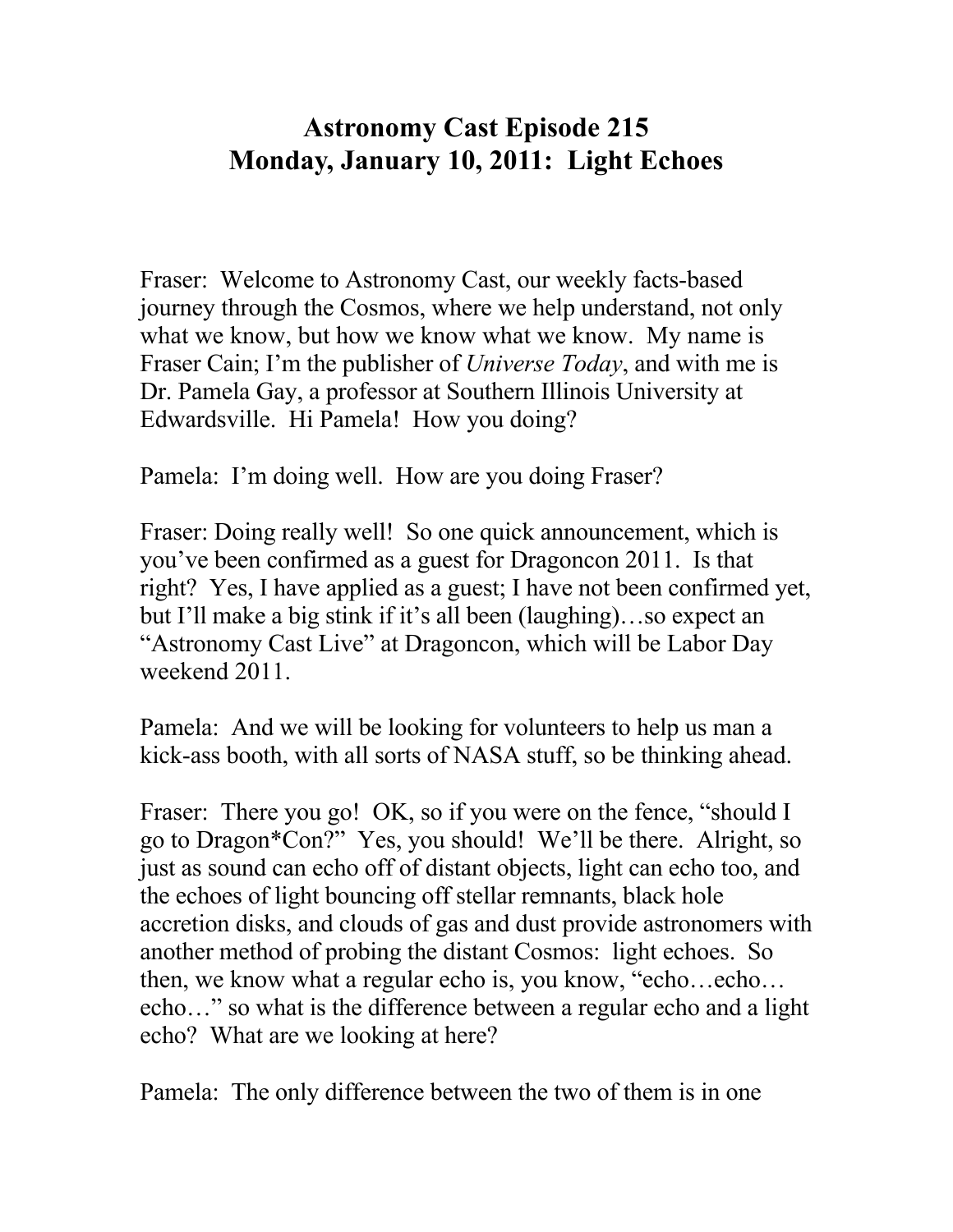case, you have sound waves bouncing off a distant object and taking a non-linear path to get to whoever's doing the hearing. Those two sounds: the first echo and the second echo, get heard at different times.

Fraser: So we've got a sound source like a siren or explosion or whatever…someone yelling "echo..."

Pamela: A duck quacking -- and duck quacks do echo.

Fraser: And then the sound bounces off some surface: a wall, canyon wall, a whatever, and then that sound comes back at us and we hear the source again, but now it's a reflective version. So nonlinear: it went one way, bounced, and then comes back at us. Well, I guess it's bouncing and going in all directions, but we get some of it back into our ear.

Pamela: Exactly. So, in both cases it goes in all directions and it just goes in all directions from the reflective point, and in all directions from the originating point, so you can experience echoes with all sorts of crazy geometries. You can stand on all sides of that duck and get an echo.

Fraser: Right.

Pamela: But with light, it's the exact same thing. It's just the light is radiating in all directions from the source, and it could be that there's an object off in the distance, a giant super-galactic mirror, and some of that light travels to the mirror and then bounces in all directions off that mirror, and makes it to us via a different path.

Fraser: Now, we can experience the sound echoes because the speed of sound is relatively slow. I mean it's only, whatever, 1000 km/hour, so it's not very fast, but the speed of light…I guess you need these big stellar, astronomical distances before you can start to see them.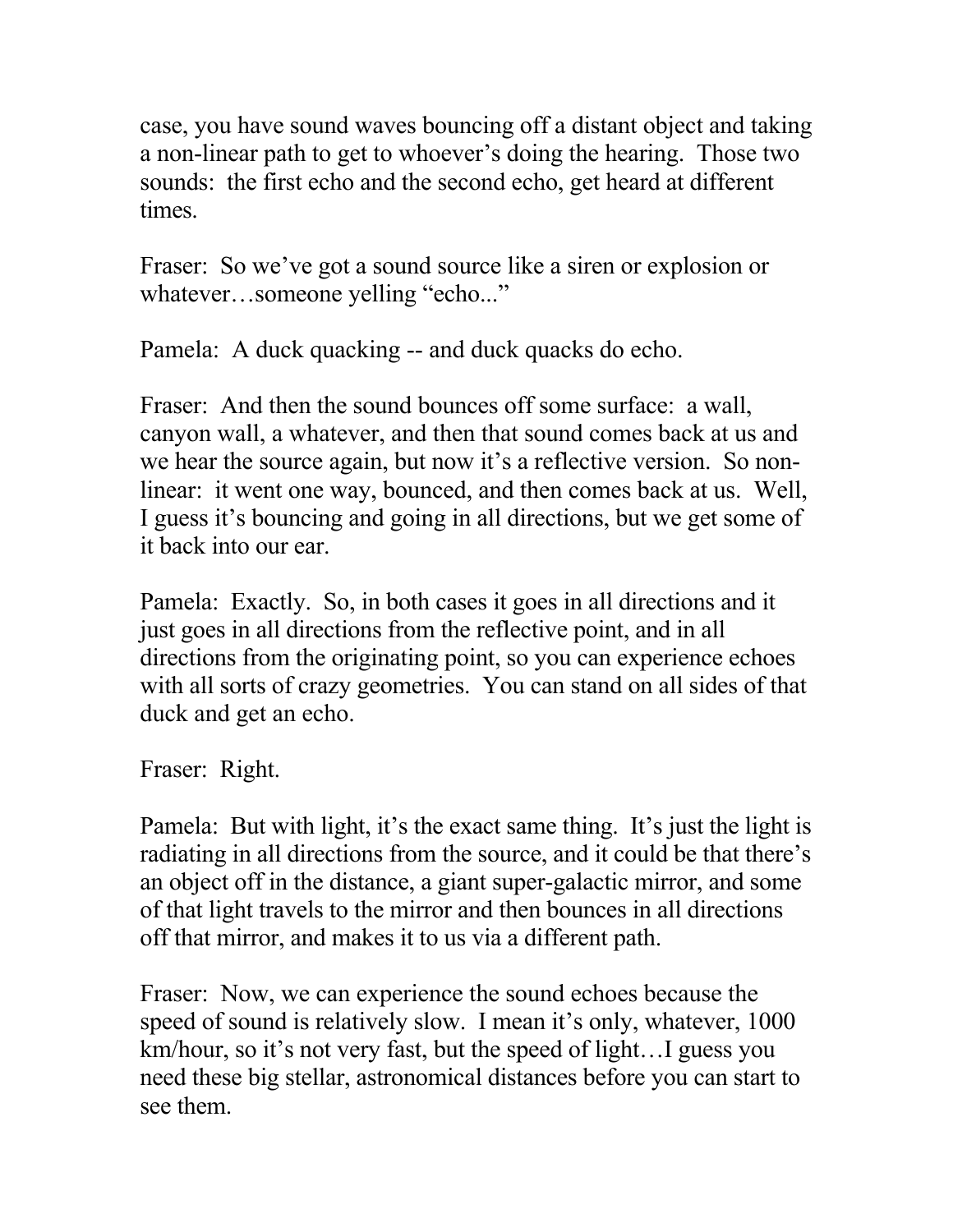Pamela: Right. If you want to actually *see* a light echo with your eyes, you need one mammothly bright light source, which conveniently the universe does provide, but you also need the light to go a fairly long distance, and one of the other things that's kind of key is having a *pulse* of light. Having a source that's just sitting there "beam beam beam beaming," you don't end up with as neatly defined an echo as you get from a pulse.

Fraser: And I guess once again we could translate that back to sound, like if you have a horn that's just sounding non-stop, you're going to have a really hard time picking out the echo of the horn, but if you get a pulse of it, then you'll be able to hear it in the echo. So then, what are some of the events that can cause these echoes?

Pamela: Well, the most common one of all (and the type that we see all the time if you have an amateur telescope and you like to just sort of troll around for neat fuzzy things) is supernova remnants. You have a star that exploded in the distant past, it let off a huge blast of light for a short period of time by cosmological scales, and that blast of light radiated away from the now-remnant of the supernova, the neutron star, the black hole in the center, and as it radiated away, it created a show of light. And so when we look out and we see these beautiful ring-like nebulas, we're seeing, in some cases, light that hit the surrounding material and then got reflected back toward us, and in some cases, we see where the light has hit the surrounding material and caused that material to heat up and give off it's own light. So it's a mix of those two different cases, but as that show of light expands and expands and expands, it has less energy to excite that surrounding material, so what you're seeing more and more is just the reflective light from that expanding sphere.

Fraser: Wow! You could think about this cloud of gas that's just around the star -- the stellar remnant -- and I guess that was sloughed off over millions, or hundreds of thousands and millions of years, but when we look at a supernova remnant, we're just seeing this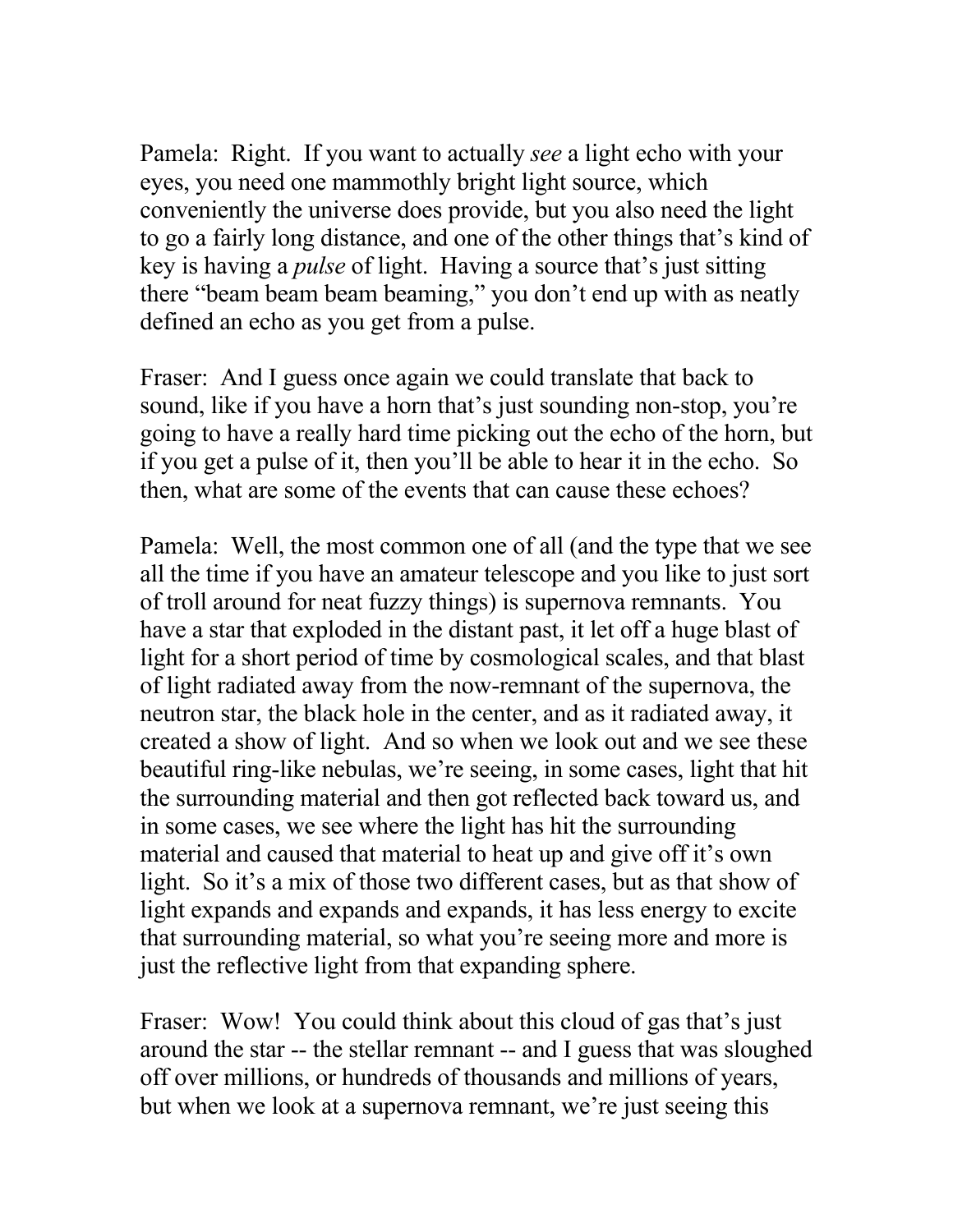pulse of light moving through it, and so if you looked again in 1000 years, it would look different – or not at all.

Pamela: Well, what's amazing is you don't even have to wait 1000 years. The Crab Nebula, one of the favorites for amateur telescopes because it's just really pretty…this is an object that we've been able to take pretty high-resolution images of, well, since the very first astronomical glass plate cameras got developed. And you can take some of these old black and white glass plate images and compare them side to side with modern images and intermediate images from the years in between and you can see how the remnant is expanding over time, how the "glowy" stuff is overwhelming more and more stars over time, so just over a human lifetime, we can see these remnants expand when they are near enough.

Fraser: And as you said, in some cases, the material of the nebula is being heated up and then that's emitting light, and in other cases, there's actually a pulse of light from some event moving through and then we're seeing the reflection, we're seeing the echo of it. After the star dies, what could then cause some of these pulses of light?

Pamela: Well, the supernova itself – that's the pulse of light that we're seeing over time. It's just that one expanding sphere of light from that single moment when the supernova went off.

Fraser: OK, but there are stars that are in the process of dying, or having bursts and flares on its surface – we can see that...

Pamela: Right, and it's not just supernovae that we see these things from. You're right, it's all these other types of random events as well, and I think the most famous one is V838 Mon. This mysterious object that back in 2002 suddenly gave off way too much light, and then as it got looked at over the succeeding years, we saw this fuzzball of swirly material around it getting illuminated as the light from that flare event slowly propagated around the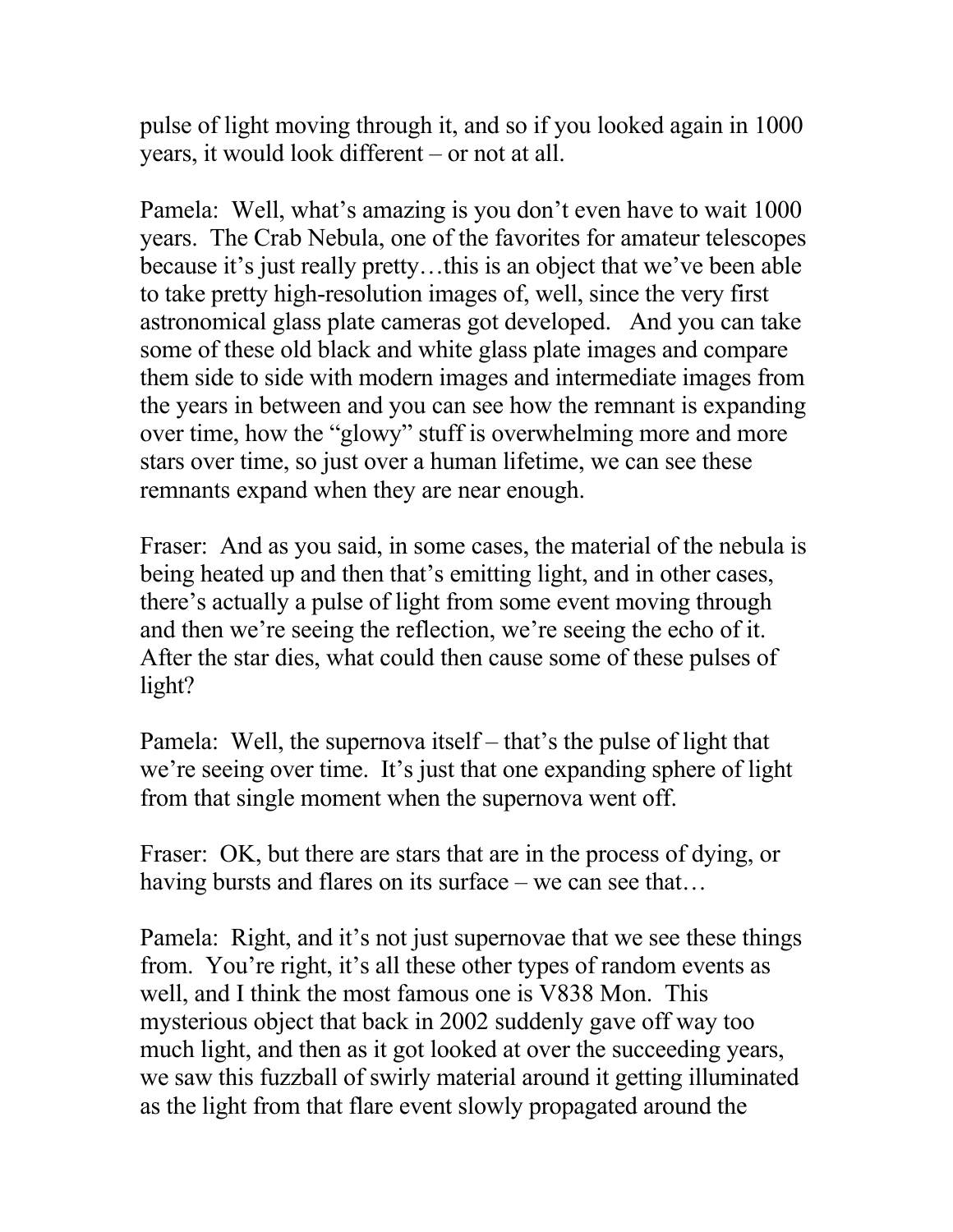surrounding inter-stellar media.

Fraser: Yeah, and you know most people are going to be pretty aware of this picture -- it's very famous, but you know if you haven't, look it up: V838 Mon. And if you see the picture, it starts out as this little ball, and then it grows into this beautiful clouded swirl around the central star, and if you look at the picture, it really looks like it's expanding outward, but I guess all that material was already there, we're just seeing the light echo.

Pamela: And this is a really neat case that allows us to explain two different things in physics. The first one is, we're able to figure out the distance to this sucker by using the light echo because we know how fast light travels, and if we assume a roughly constant distribution of material around the central star, by watching how fast in angular size that object appears to grow on the sky, well, we know how fast it's actually growing (because that's the speed of light), and we can figure out the distance by knowing, "OK, this angular size on the sky corresponds to this actual size in reality, and in order for the triangle to have that actual distance across the sky appear to be that angular size…" I do trigonometry and I figure out of the angle, and I figure out the distance as a result. So we can figure out that this previously not cared about star, is 20,000 light years away (about 6 parsecs) just by watching how rapidly that sphere of illuminated material has grown.

Fraser: Yeah, and as we've talked about in other episodes, knowing the distance to astronomical objects is often very difficult and very important for being able to scale all the distances that astronomers look at in the universe. So that's another way for getting at distance.

Pamela: And the other neat thing about this is we know that stars give off material through a variety of different things: there's just your everyday mass loss that's going on, we know that as stars get older they can actually puff out layers of their atmospheres. It turns out in the beautiful structures we see in planetary nebulae and totally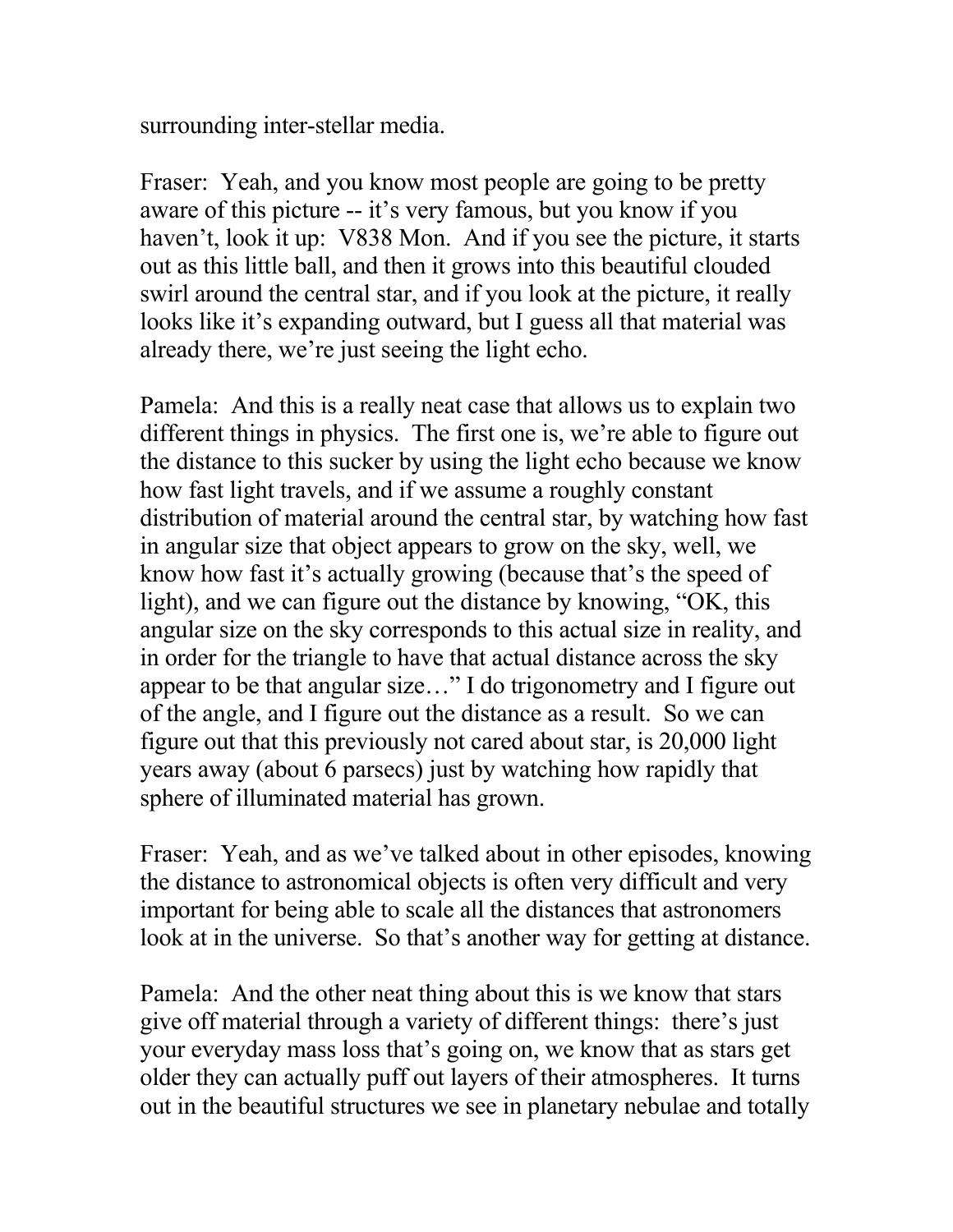don't understand in many cases – well with V838 Mon, we see this funky structure that doesn't have any real geometry to it that's getting illuminated by this expanding outward shell of light. So we're able to see: what does an utterly generic yet utterly weird star's surrounding gaseous material look like?

Fraser: So V838 Mon is really one of the best examples we've seen of a light echo. So are astronomers…have they found other examples of this?

Pamela: As we look out all over the place, there's all sorts of random bits of light echoes that we determine. One of the neatest non-expected examples was the MACHO Project, which was looking for dark matter, kind of, in all sorts of expected but not found locations…like we were looking for stellar mass black holes, for dark stars, like neutron stars and things like that, looking for them to gravitational [missing audio] against the background. While the MACHO Project was taking image after image after image after image of areas of the sky looking for these micro-lensing events we call them, we got enough images -- I wasn't part of the we -- we, as a community, got enough images that when they were co-added together, when they were stacked in the light and one after another was added together, extremely faint structures could suddenly be seen and they kept finding these weird arcs of light, and over time they could see these weird arcs of light moving through their fields, and so they started recording these weird arcs of light and they were able to trace them back to some fairly recent supernovae…so again this supernova, but we're finding light echoes all over the place. And now as we look out as cosmological distances, we're also starting to find what had been anticipated, and this is light echoes from the extremely bright light emitted from quasars.

Fraser: And I know that you have sort of a personal stake in this discovery, right?

I do! So I work with the "Zooniverse," this is the collection of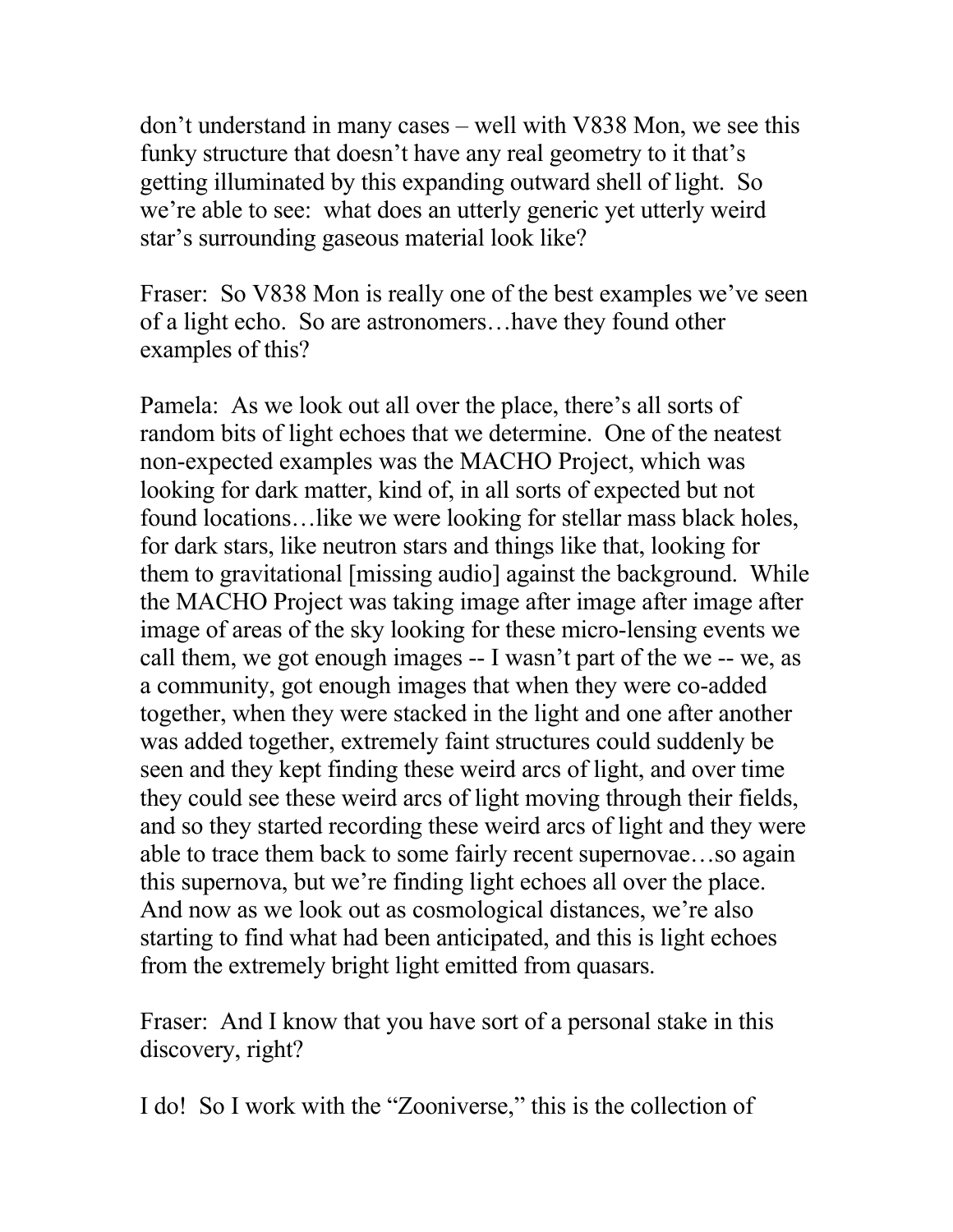online citizen science projects: "Galaxy Zoo," "Moon Zoo," we have "Mercury Zoo" hopefully coming at the end of 2011. It's a suite of projects to get everyday people looking at images that scientists don't have enough time to just pour over. And finding light echoes isn't something you can program a computer to do because you never know what shape, what orientation, what size they're going to be. And it turns out that one of our "Zoo-ites," Hanny Van Arkel was looking through images of galaxies, classifying them as she went, and she saw what basically looked like a blue swamp thing dancing through one of the images. It was down and to the side of one of the galaxies, and she asked on the forums, "What is this thing? What is this Voorwerp?" And it turned out she'd found the first known and theoretically-expected light echo from a quasar.

Fraser: Have more been discovered since then?

Pamela: We have several potentials; they're still being followed up on. There have been blue smudges (or green smudges depending on how you map your colors) found near a series of other galaxies. It's hoped some of these will turn out to be light echoes. We're still trying to figure it out.

Fraser: So what's going on with this situation? You've got a galaxy, you've got a blue smudge nearby…what are the physics? What happened?

Pamela: In the past, the central galaxy, the nearby "disky" thing that you can see in all of the images online, the quasar in the center was actively feeding on material, so it had a brightly glowing accretion disk. The accretion disk had a magnetic field, and this magnetic field was generating jets and just like you see in some science fiction movies – Han Solo fires his laser gun and you can actually see this pulse of green light traveling through the sky – well, that's one of the problems. That wouldn't actually happen such that you can see its light actually traveling a little too fast. But with a quasar, you get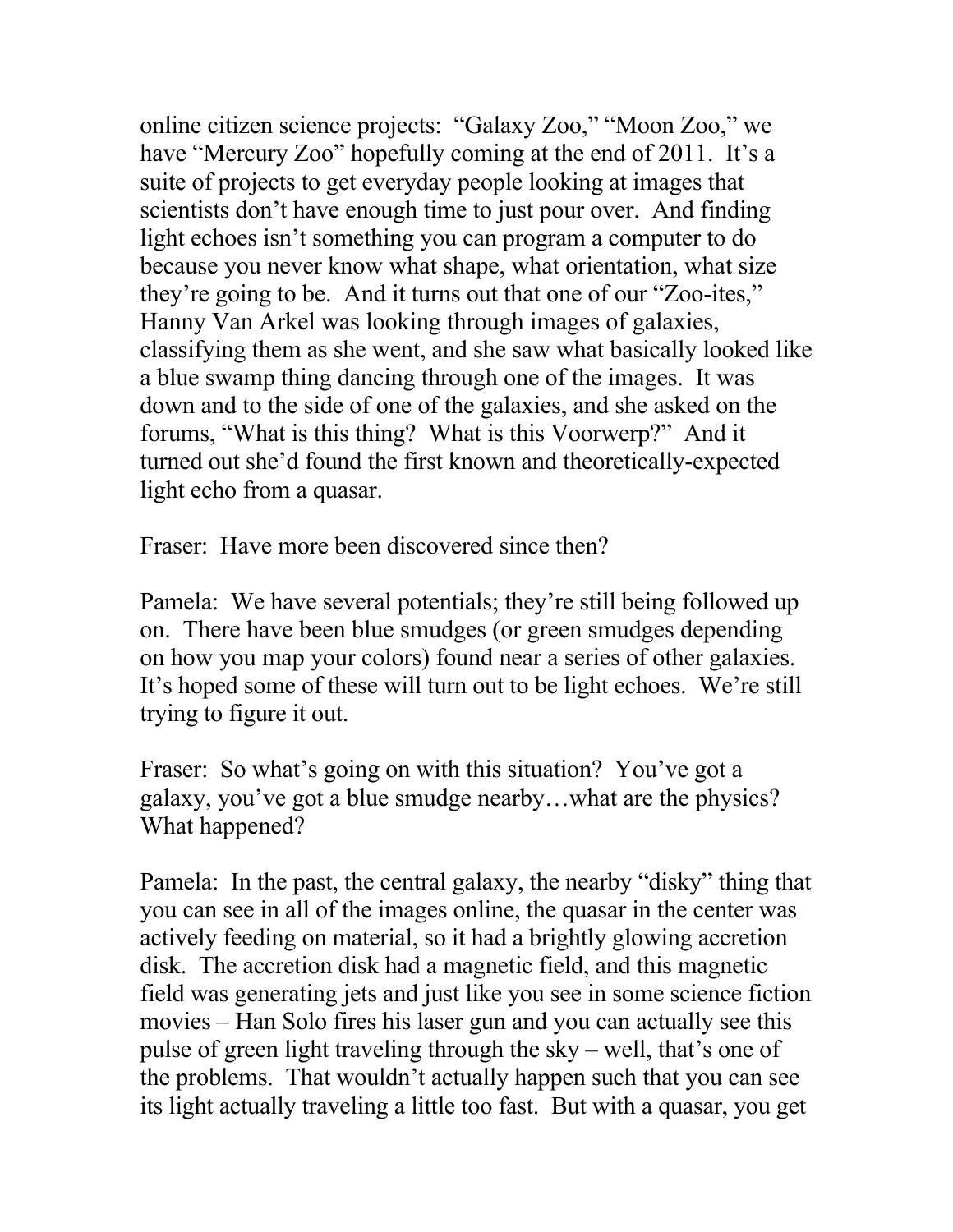this beam of light traveling through space, and when the quasar stops eating stuff, when it returns to being a quiet black hole, that pulse is left behind still traveling through space. So imagine if you will, any of the pictures you've ever seen of an active galaxy with these *giant* radio jets! Well, eventually these giant radio jets are going to come unattached at their base, and they're just going to keep traveling through space – giant radio jet attacking the nearby universe.

Fraser: Now, is that because the black hole itself has stopped feeding?

Pamela: Yeah, that's all it is. You have to have a feeding black hole, and as soon as it stops being a messy eater, those jets turn off.

Fraser: But the radio and light emitted is going to keep moving through the universe…so that's what was bouncing off some nearby rubble?

Pamela: Essentially. This is just the inter-galactic material that permeates all of space to varying degrees. Now, what's really neat about these light echoes is just like light from a flashlight, you can end up with shadows in the beam. So if you take a blob of tape and stick it to the front of your flashlight, the light that it casts on the wall or the floor or whatever you're trying to light up, will end up bright everywhere except for where that tape is, and with Hanny's Voorwerp, it looks like we're able to see the proverbial fly in front of the movie camera beam in the form of a shadow that is causing Hanny's Voorwerp to look like a dancing Kermit the frog holding his arms out in a circle where that circle inside the arms is the shadow of something that was down near the center of the quasar.

Fraser: And I know that we've had something similar even in our own Milky Way. I remember doing an article a couple of years ago about seeing light echoes from material that had been consumed by our own super-massive black hole at the heart of the Milky Way, but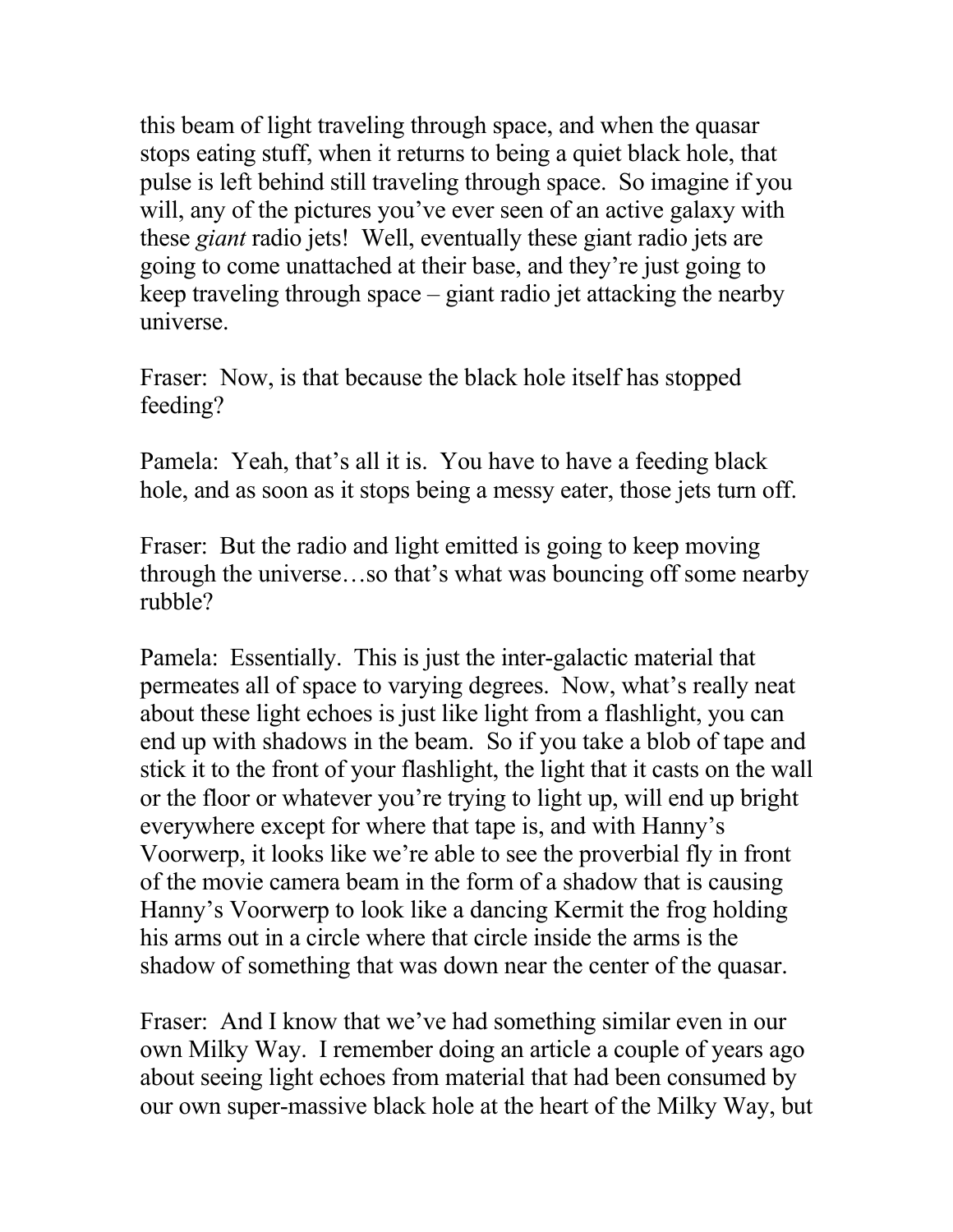it hadn't been like a lot of material -- just like a Mercury-sized object had been gobbled up several decades ago or hundreds of years ago, so we could see that light echo of that material.

Pamela: And this is one of those things where you get into trouble in talking about "something happened a couple of hundred years ago, something happened a couple hundred thousand years ago…" because it's a couple hundred years before the light we're actually receiving reached our eyes.

Fraser: Right, which could be ten thousand years ago was when the light was emitted…right.

Pamela: So this ends up leaving some very hard-to-read stories and things like, "When did the black hole in the center of our galaxy eat material?"…"When did Hanny's Voorwerp form?"… because, particularly in the case of Hanny's Voorwerp, you're looking at an object 65 million light years away, and you'll read an article that says it's 65 million light years away, and the quasar likely turned off in the past 100 thousand to 300 thousand years.

Fraser: Right, plus 65 million years, right?

Pamela: So you have to remember: *add* the "plus." So our central super-massive black hole here in the Milky Way might have eaten a Mercury-sized object *yesterday*, but we won't know about that for a good long time.

Fraser: And I know we get the complaining emails, we get the nasty comments on *Universe Today* like, "Well, it didn't actually happen yesterday; it really happened 65 million years ago *plus* yesterday." We understand. We get that, but in many cases we've talked about time…it's all so complicated.

Pamela: It's all so relative.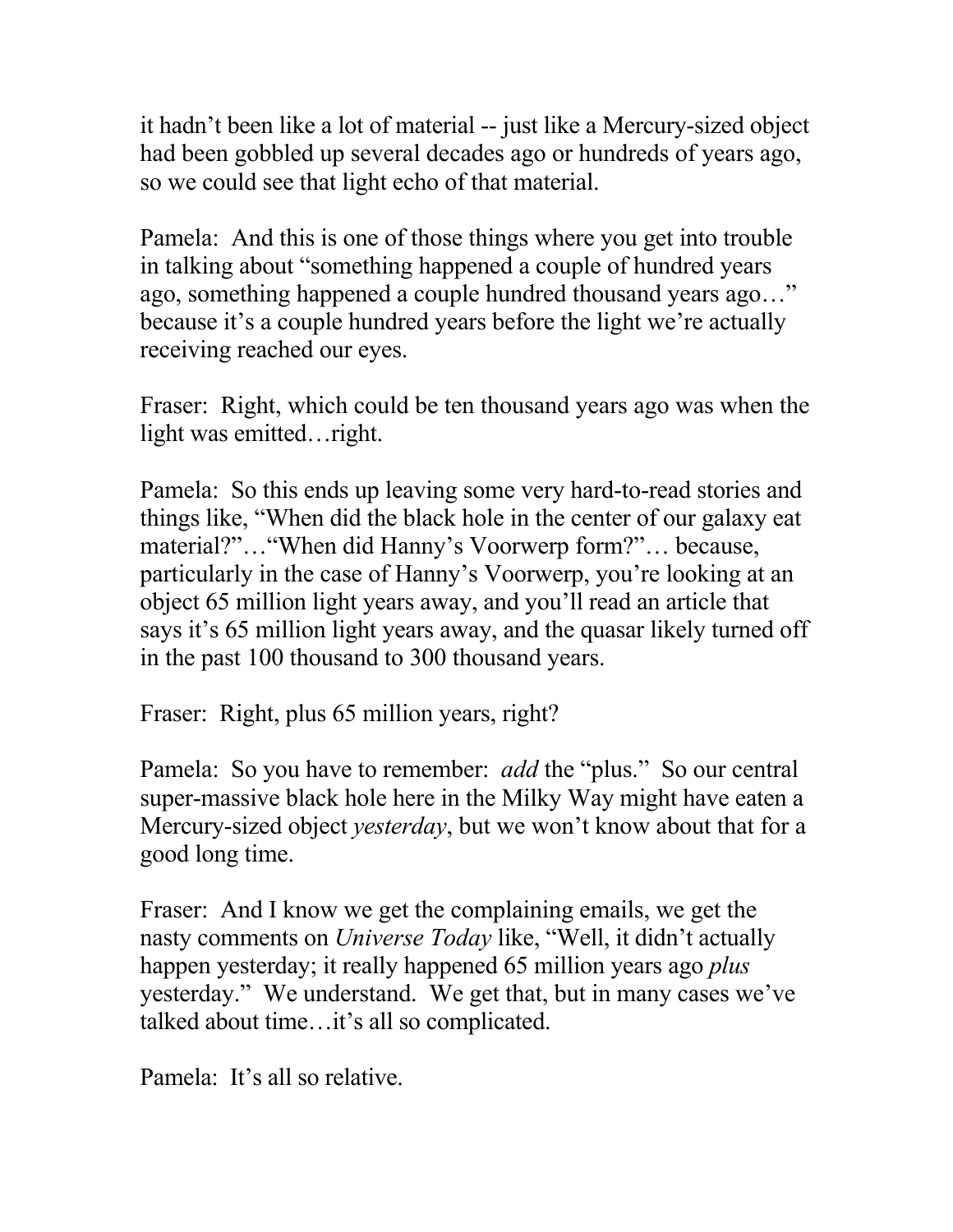Fraser: It's all so relative, but one of the neat things about this is you can see events happening that you wouldn't necessarily have a clear view to, right? I mean, you could see if the center of the Milky Way is all clouded with dust and gas. You're not going to be able to see that, but maybe you will be able to see light echoing off something that you do have a view to.

Pamela: Right, and this is where one of the things -- I know that there are going to be theorists cringing when I say this --

Fraser: Don't listen! Put your hands over your ears, Theorists! This is not for you!

Pamela: Now that you're not listening, Theorists...with our sun – if there's a flare on the other side of the sun, we might be able to see that light reflected off of Venus, or one of the other planets on the other side of the sun, even though we don't directly see that flare. And so this allows us a second opportunity to see events, and something that is very much not a light echo at all, but when we look at quasars and we see multiple images of the same quasar due to gravitational lensing, that gives us a chance to "Oh, I saw this flicker in the first image. I know the other two images are going to take longer to get here. Let me make sure I get the entire moving into the flicker moving out of the flicker observing run by looking at those other two images of the same object." With light echoes, you get that same sort of effect of "Oh, there is some sort of fine scale flickering in whatever it was that's triggering this expanding ring of material that we see as the outermost edge," but what we forget is that the back part of that sphere arrives to us well after the front part of the sphere and the sides of the sphere. So we get an extra chance with things like V838 Mon, and other objects like that that are expanding spheres, to see those flickerings as the material in the background moves backwards, hits the back wall of the material that's reflecting off of, and then comes towards us.

Fraser: So then, this is a tool in the tool kit for astronomers. This is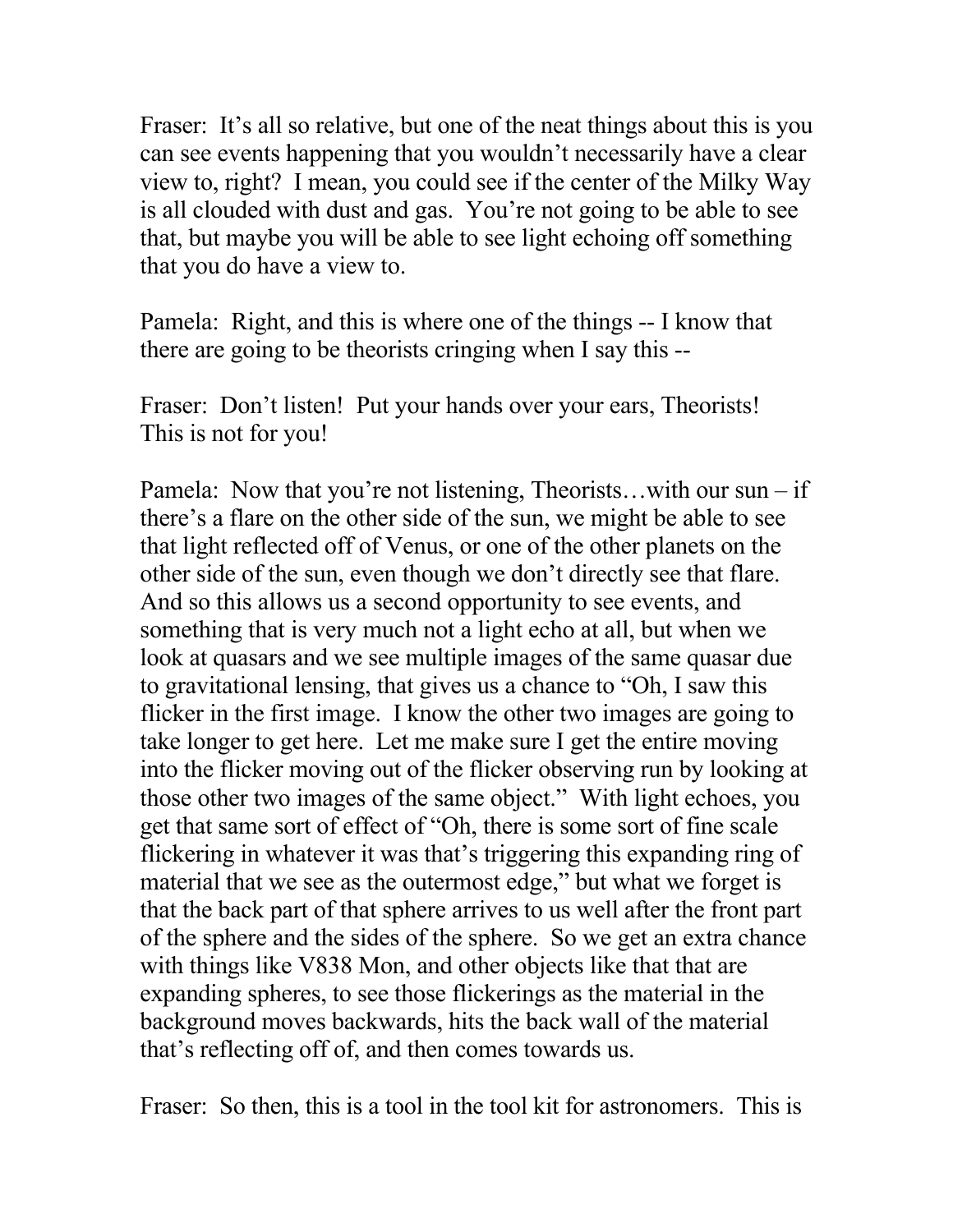a way for them to, as you said, study distance, try and find out when things happened…so what would an astronomer really want to use a light echo for?

Pamela: With things like V838 Mon, we use it to study both the detailed flickerings of that central object by looking at when the light hits us from the different parts of the shell. It also allows us to map the material surrounding the star.

Fraser: Right. I guess you could say, "Oh, looking at the five light echoes, it seems to flare out every X years."

Pamela: Right. Now, with things like Hanny's Voorwerp, we use the light echo to be able to say "OK, we now know this quasar had to have shut off within the last hundred thousand to a few hundred thousand years. And we can now study what is the environment of a "just-died" quasar, and this allows us to understand: how does the accretion disk fall apart?…how quickly does the energy dissipate?… all these detailed physics that we couldn't study before because, well, we didn't know where the dead quasars were located. This also allows us to map out, "Well, what is the general distribution of random gas in our galaxy as we look at the results from the MACHO Project, where we can see all these thin filigree light echoes traveling through just the normal inter-stellar gas?" They're just really, really good at mapping out where all the gas is located – things we didn't know we cared about, and now we know we do care about.

Fraser: And it's also quite powerful for probing supernovae, both the ones that we see happen in the sky, but also the ones that happened before we were taking good observing data.

Pamela: Right. So this gives us the chance to figure out, "OK, I see this echo, I know how fast the echo is growing, I trace it back to its source, I know when that supernovae -- that no one bothered to write down -- had to have occurred in the past. And then light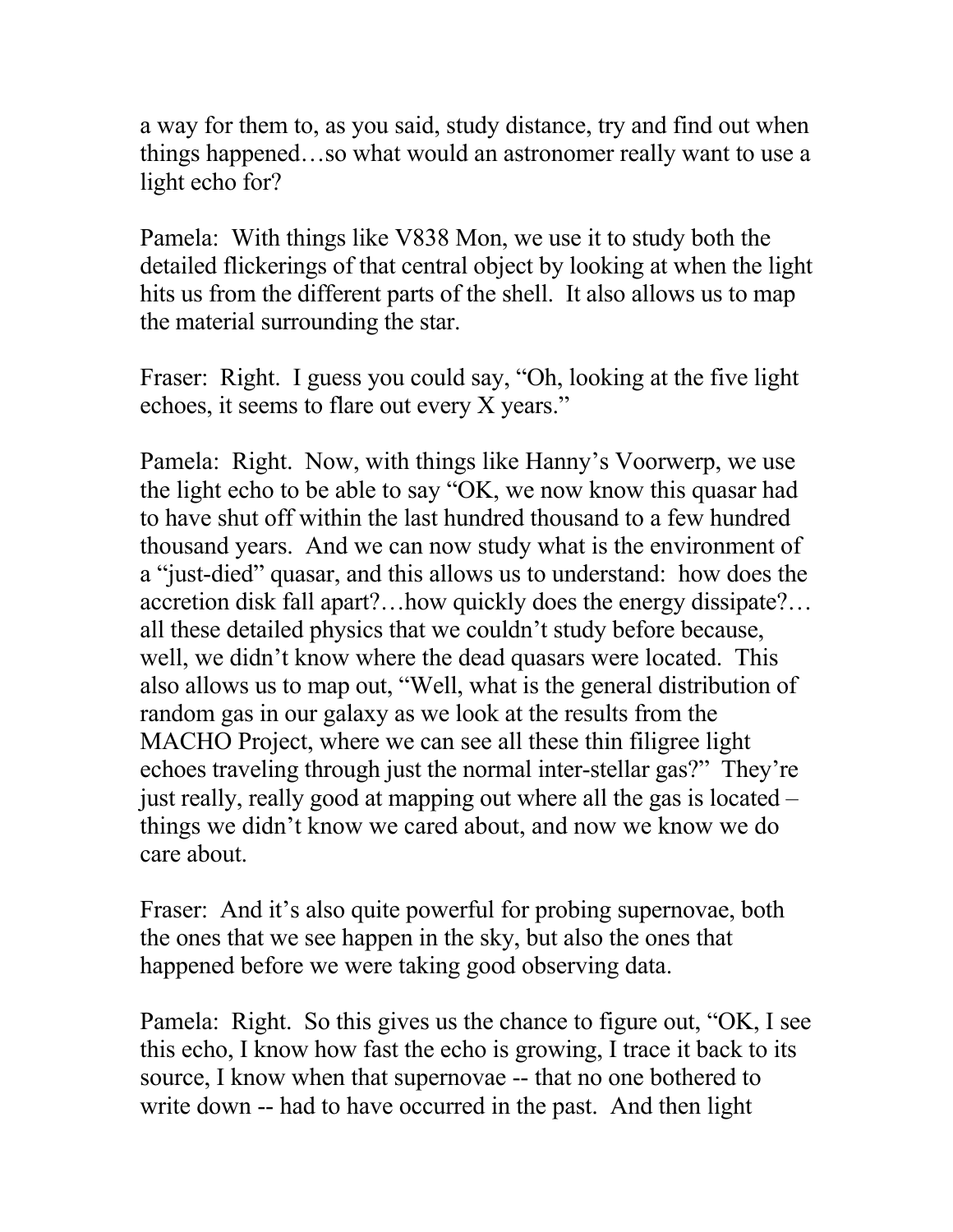echoes are also guilty of triggering their own things happening. The light echo from the quasar that caused Hanny's Voorwerp, triggered star formation. The light echoes from different supernova remnants are triggering compression of the inter-stellar media. So these light echoes, they carry force, they carry energy and we see the reflected light and we also, in some cases, see the newly-emitted light from the things they destroyed as they traveled through the universe.

Fraser: I think the astronomers studying this are lucky because they get to be in that group of people who are watching things happen in a very dynamic way. Instead of being the kind of astronomer who takes a picture of a star or a nebula or a galaxy and comes back 50 years later, takes another picture and nothing's changed -- these things unfold in days, weeks, months! I mean you look at the data, the images of V838 Mon, and it's dramatic! Just from when the Hubble space telescope took its first pictures to its most recent pictures, the changes are significant and beautiful, and I'm sure it's great to come back a year later and go, "OK, let's look at it again and see how it's different," and then study everything that's changed. It would be really exciting.

Pamela: It can be really confusing to "get" that these things exist. The poor guys with the Macha Project, when they initially saw these ribbons of light cutting across their images, they were like, "What's this? Did we make a mistake? Is this something wrong with our flat fielding?…with our filter? Did we have some sort of interference going on?"

Fraser: Some kind of artifact…yeah…

Pamela: And then you go back and you look, and this sucker has moved! Still there! Still the same thing, but in a different place, and that just leads you to question your ability to read data even more, until you can figure out, "Oh, this corresponds to a fragment of the light echo at such and such a distance."